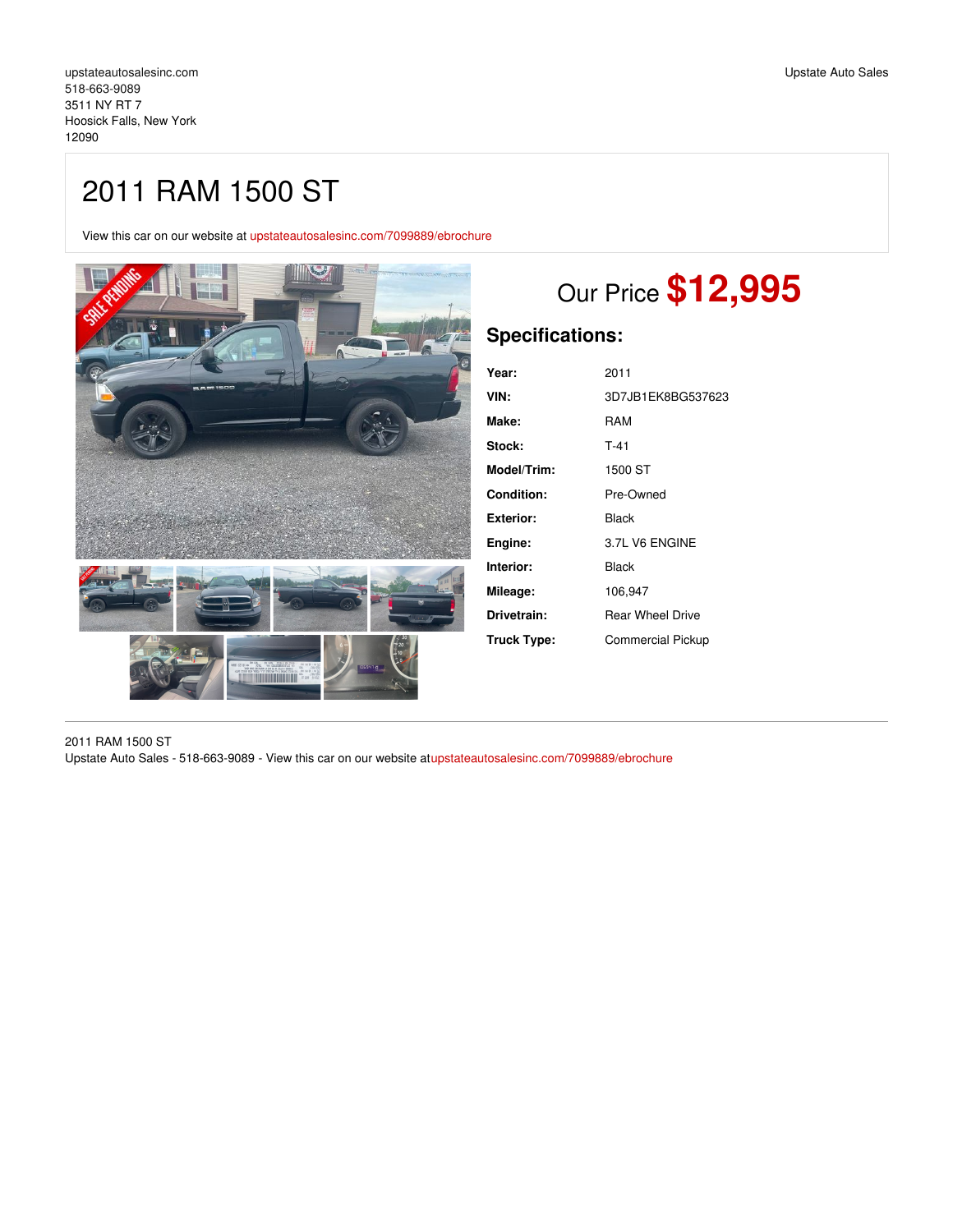

2011 RAM 1500 ST

Upstate Auto Sales - 518-663-9089 - View this car on our website atupstateautosalesinc.com/7099889/ebrochure